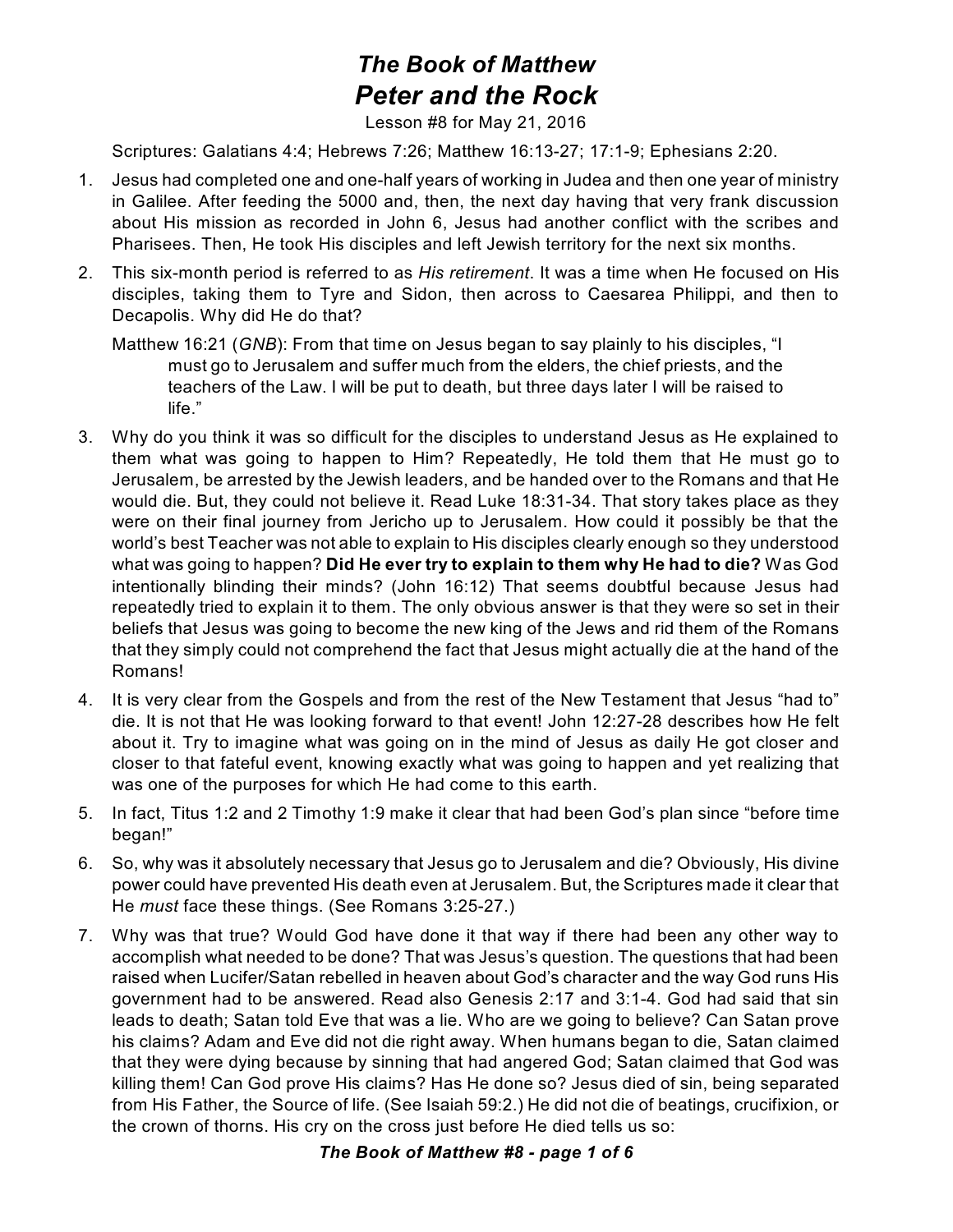Matthew 27:46 (*GNB*): At about three o'clock Jesus cried out with a loud shout, "*Eli, Eli, lema sabachthani*?" which means, "My God, my God, why did you abandon me?"

*Separating humans (including Jesus) from the source of life is the inevitable and final result of sin! Only Jesus could die as a Human Being and come back to life as God. (DA 753.1)*

- 8. After going to the territory of Tyre and Sidon and healing the demon-possessed daughter of that Canaanite woman, Jesus and His disciples worked their way east and arrived somewhere in the area of Caesarea Philippi. Caesarea Philippi was under the control of Herod the Great's son, Philip, from whom his brother Herod Antipas had stolen his wife, Herodias. In Caesarea Philippi there were many different temples to various pagan gods. Many of those temples or portions of those temples are still visible today. Perhaps, Jesus and His disciples walked through the city observing all of those pagan shrines. In any case Jesus determined that it was time for Him to start asking some really important questions.
- 9. Read Matthew 16:13-17. Impulsive Peter had seen the healings, the exorcisms, the feeding of the multitudes, the amazing teachings, the acts in which Jesus with a few words controlled the forces of nature, the dead being raised, and the time when Peter himself walked briefly on the water to meet Jesus. In contrast to all these amazing events, he must have been troubled by the beheading of John the Baptist.
- 10. How do you suppose you would have related to someone like Jesus who was indeed God in human flesh. (Galatians 4:4; Hebrews 7:26; Isaiah 9:6; Luke 2:10-11) There is no question about the fact that the disciples witnessed things that no human being had ever seen before. When Jesus asked His disciples who people were saying that He was, the names of John the Baptist, Elijah, Jeremiah, and "that prophet" came up. *That prophet* probably is a reference to Deuteronomy 18:15 in which Moses had predicted that a prophet like himself was coming.
- 11. Then, Jesus asked the disciples directly, "Who do you say I am?" (Matthew 16:15, *GNB*) Simon Peter in his usual impulsive way answered: "You are the Messiah, the Son of the living God." (Matthew 16:16, *GNB*)
- 12. How do you suppose Peter came to that conclusion? Jesus suggested that information had come to him directly from God the Father. Was that an answer to some prayer that Peter had offered? Had the disciples honestly prayed to God to reveal the truth to them about who Jesus was? Would you have done that?
- 13. Unfortunately, that open confession of the identity of Jesus Christ did not make the impact on the thinking of the disciples that it should have. The fact that Jesus immediately told them not to tell anyone that He was the Messiah is proof that their idea–and certainly the ideas in the minds of virtually all the other Jews–was very different from the true message that Jesus had come to present about the Messiah.
- 14. It must have been the farthest thing from Peter's mind, from the disciples' minds, and certainly from the minds of the Jewish people that this Messiah that they wanted to free them from the Roman yoke would soon be crucified on a cross by those same Romans!
- 15. Paul repeatedly made the point in his writings that Jesus Christ was the fulfillment of the Old Testament prophecies about the Messiah. How do you understand Galatians 3:16? What passage in the Old Testament was Paul referring to? The truth is that there is no passage in the Old Testament which directly relates to Paul's statement in Galatians. Is it possible that some inspired passage has been lost and we do not have the passage to which he was referring? Perhaps the closest fit to Galatians 3:16 are the words of Moses in Deuteronomy 18:15: "Instead, he will send you a prophet like me from among your own people, and you are to obey him."

### *The Book of Matthew #8 - page 2 of 6*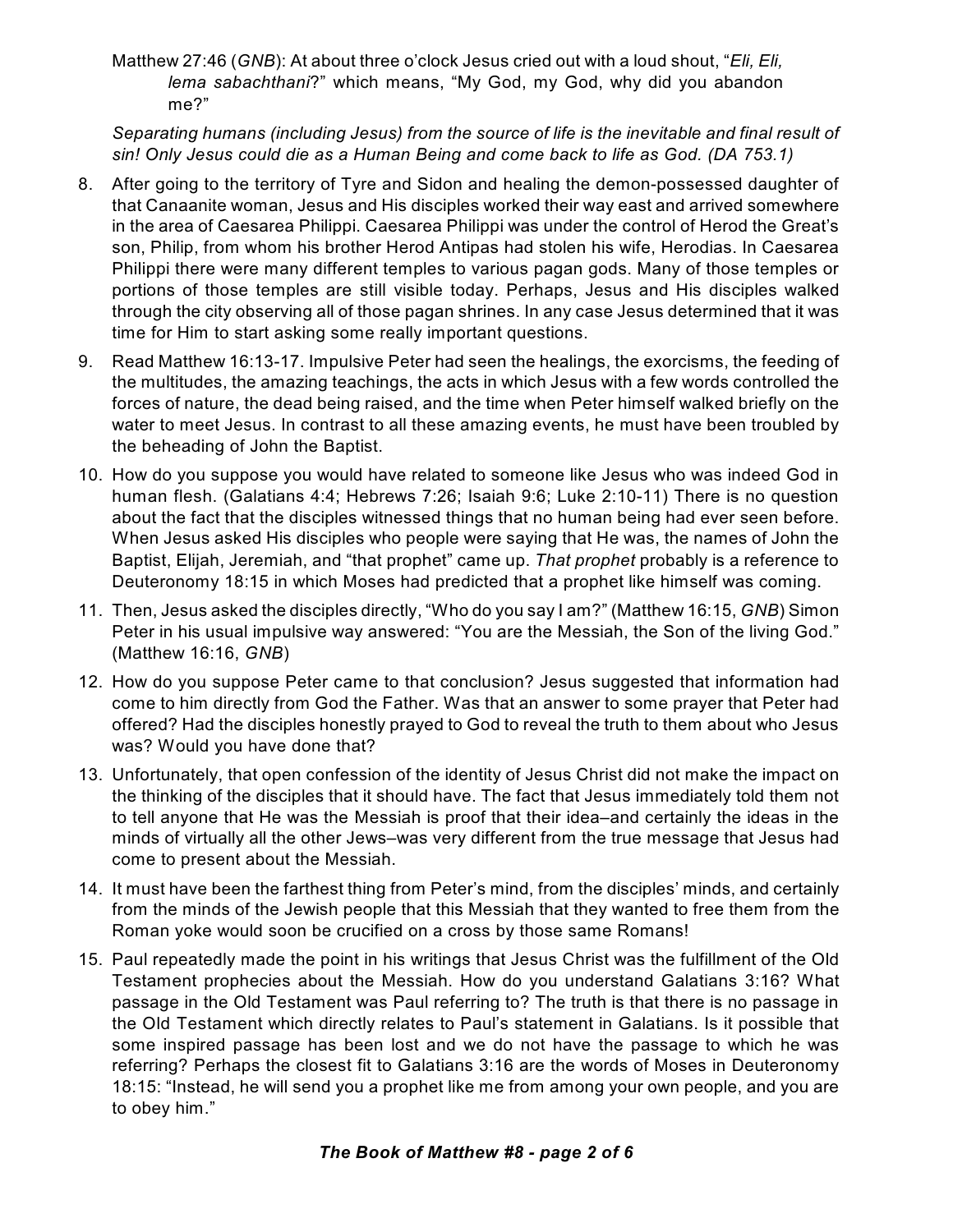- 16. We need to remember that Caesarea Philippi was not Jewish territory but rather Gentile territory. The disciples were beginning to see that Jesus was determined to minister to Gentiles as well as Jews. Thus, His ministry would extend far beyond the ministries of John the Baptist, Elijah, or Jeremiah, or, for that matter, any of the other Old Testament prophets. Jesus's favorite title for Himself was *Son of Man*. What is implied by those words? Clearly, Jesus was intending to suggest that He was fully human. He was also trying to identify Himself very closely with the human race.
- 17. Can you mention some things that Jesus has done for you personally? When we seek to witness to others, the one thing that is incontrovertible is our own personal testimony. People you talk to may argue with you about the meaning of scientific facts or your understanding of Scripture; but, it is hard for them to argue with you about your personal experience. Jesus demonstrated the power of personal testimony when He sent those two–or maybe it was only one–formerly-demon-possessed men/man from Gadara back to tell their/his story to the people of Decapolis. What was the result? Thousands of people came to discover the truth about Jesus for themselves. It was at that point that Jesus fed the 4000 who were mostly Gentiles, not counting women and children. Some of us may not feel like our personal testimony would be very convincing. But, what kind of testimony do you think the two demoniacs were able to give? (See Mark 5:18-20.)
- 18. Read Matthew 16:18-20. After stating that these words from Peter had come from God the Father Himself, Jesus went on to say:
	- Matthew 16:18–20 (GNB): <sup>18</sup>And so I tell you, **Peter: you are a rock, and on this rock foundation I will build my church**, and not even death will ever be able to overcome it. <sup>19</sup>I will give you the keys of the Kingdom of heaven; what you prohibit on earth will be prohibited in heaven, and what you permit on earth will be permitted in heaven."  $^{20}$  Then Jesus ordered his disciples not to tell anyone that he was the Messiah. [Bold type is added.]
- 19. The phrase *on this rock* has been very controversial within the Christian church. Roman Catholics claim that *this rock* refers to Peter himself; and, thus, Jesus was proclaiming Peter to be the first Roman Catholic pope. Protestants, of course, disagree with that. The weight of biblical evidence is clearly in favor of the idea that the Rock Jesus was referring to was Christ Himself and not Peter. Peter himself referred to Jesus as the Rock on more than one occasion. See Acts 4:8-12; 1 Peter 2:4-8. Peter quoted Psalm 118:22 when he said Jesus is the One of whom Scripture said (*GNB*): "The stone which the builders rejected as worthless turned out to be the most important of all." Later, in his first epistle as recorded in 1 Peter 2:4-8, Peter quoted the Septuagint version of Isaiah 28:16 and after quoting Psalm 118:22 again he quoted Isaiah 8:14-15. Repeatedly, these verses suggest that Jesus Himself as the Messiah was the stone being referred to. We should also note that throughout the Old Testament, God and Christ are referred to as Rocks or Stones. By contrast, we humans are weak and untrustworthy. (Psalm 103:14; 146:3; John 2:25; Matthew 26:34)
- 20. Matthew and Paul made it very clear who the real Rock is. See 1 Corinthians 10:1-4; Ephesians 2:20; and Matthew 7:24-25.

How feeble the church appeared when Christ spoke these words! There was only a handful of believers, against whom all the power of demons and evil men would be directed; yet the followers of Christ were not to fear. Built upon the Rock of their strength, they could not be overthrown.—Ellen G. White, *The Desire of Ages* 413.3.

21. As you look back at your own personal experience and the experiences of those with whom you are familiar, do you see fallibility and weakness? Or, permanence like a rock?

## *The Book of Matthew #8 - page 3 of 6*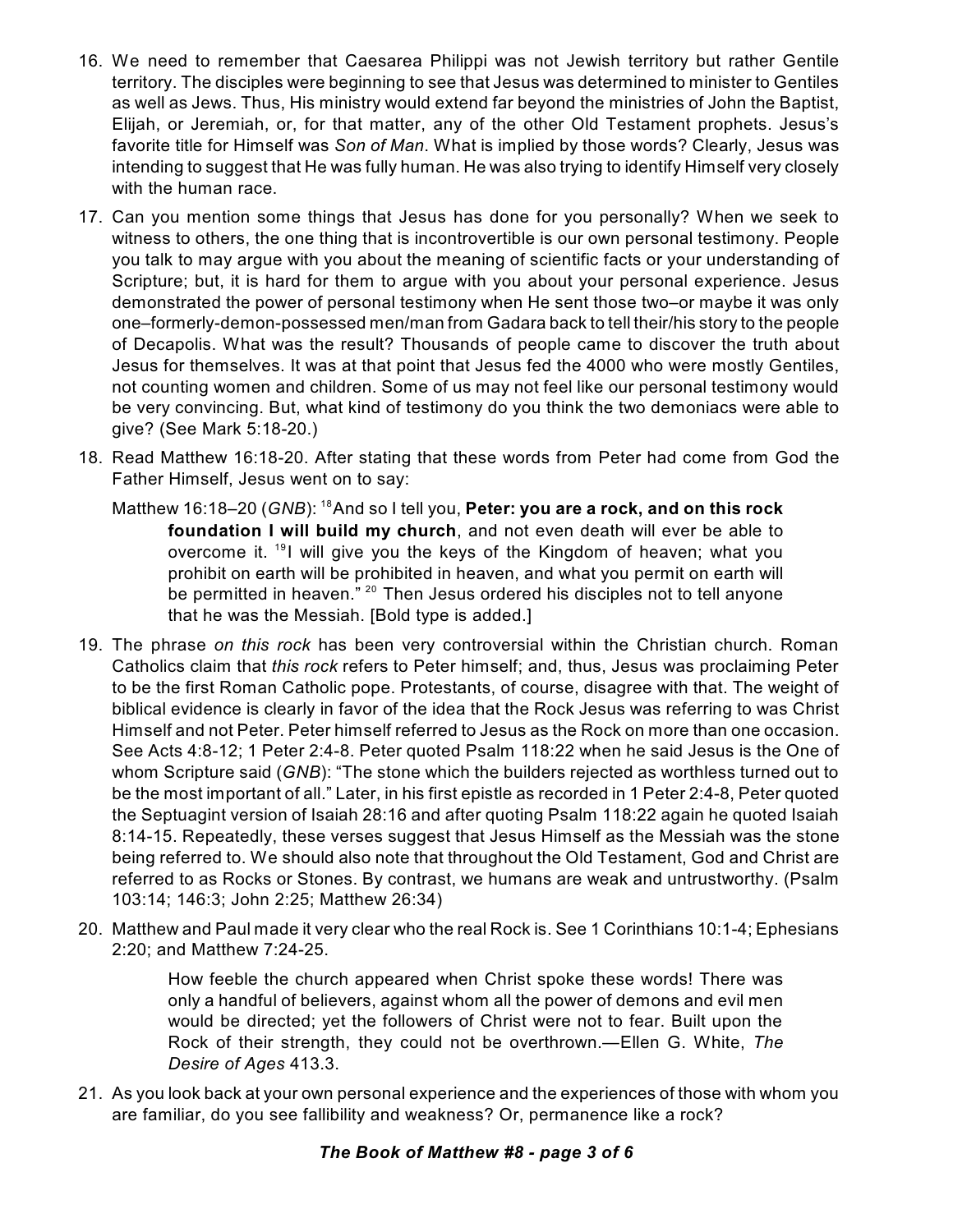- 22. Read Matthew 16:21-23. Suddenly, Jesus seemed to turn on Peter with a very different attitude. Why was that? When Jesus first mentioned the fact that He would be going up to Jerusalem to suffer and to be put to death and then three days later to rise to life, Peter took Him aside and begin to rebuke Him. So, Jesus turned around and said to Peter: "Get away from me, Satan!" What was Peter trying to do at that time? Wasn't he actually trying to tell Jesus what to do and how to conduct His life? When something like that happens, God must rebuke human beings who try to do it. Read Mark 8:33. Jesus looked at all the disciples when He spoke to Peter and said: "Your thoughts don't come from God but from human nature!" (*GNB*) Obviously, Peter's ideas were shared by the other disciples.
- 23. Read Matthew 16:24-27. Where did the idea of a cross come from? What was Jesus trying to tell us in these verses? In what sense do we lose our lives? And in what sense do we find them? We are surrounded by people who think that they just need to dream big and follow their dreams and they can become great. By contrast, Jesus said it is not our dreams we need to follow but rather His dream for us. It is so hard for naturally-selfish human beings to recognize that God's plans for us are ultimately better than our plans for ourselves. But, not all of our dreams are selfish. If we dream about winning others to Christ and hastening the coming of Jesus, (2 Peter 3:10-12) we never need to give up that kind of dream.
- 24. Think back to your own experience or to the experiences of others around you. What kind of dreams did you have growing up? Did you dream of being famous? Of having great wealth? Or, maybe holding a very powerful position among men? God has better plans for you than that!
- 25. Read Matthew 17:1-9. What happened at that time? Why was it so important for those disciples? These verses describe what is often called the transfiguration. God Himself came down, invaded the body of Jesus Christ, making His whole face and body shine with the brightness of the sun. It reminds us of the time when Moses's face shone after coming down from the mountain. See Exodus 34:29-35.
- 26. It seemed like Jesus was ready to become king.

But before the crown must come the cross. Not the inauguration of Christ as king, but the decease to be accomplished at Jerusalem, is the subject of their conference with Jesus. Bearing the weakness of humanity, and burdened with its sorrow and sin, Jesus walked alone in the midst of men. As the darkness of the coming trial pressed upon Him, He was in loneliness of spirit, in a world that knew Him not. Even His loved disciples, absorbed in their own doubt and sorrow and ambitious hopes, had not comprehended the mystery of His mission. He had dwelt amid the love and fellowship of heaven; but in the world that He had created, He was in solitude. **Now heaven had sent its messengers to Jesus; not angels, but men who had endured suffering and sorrow, and who could sympathize with the Saviour in the trial of His earthly life. Moses and Elijah had been colaborers with Christ. They had shared His longing for the salvation of men.** Moses had pleaded for Israel: "Yet now, if Thou wilt forgive their sin--; and if not, blot me, I pray Thee, out of Thy book which Thou hast written." Ex. 32:32. Elijah [425] had known loneliness of spirit, as for three years and a half of famine he had borne the burden of the nation's hatred and its woe. Alone he had stood for God upon Mount Carmel. Alone he had fled to the desert in anguish and despair. These men, chosen above every angel around the throne, had come to commune with Jesus concerning the scenes of His suffering, and to comfort Him with the assurance of the sympathy of heaven. The hope of the world, the salvation of every human being, was the burden of

### *The Book of Matthew #8 - page 4 of 6*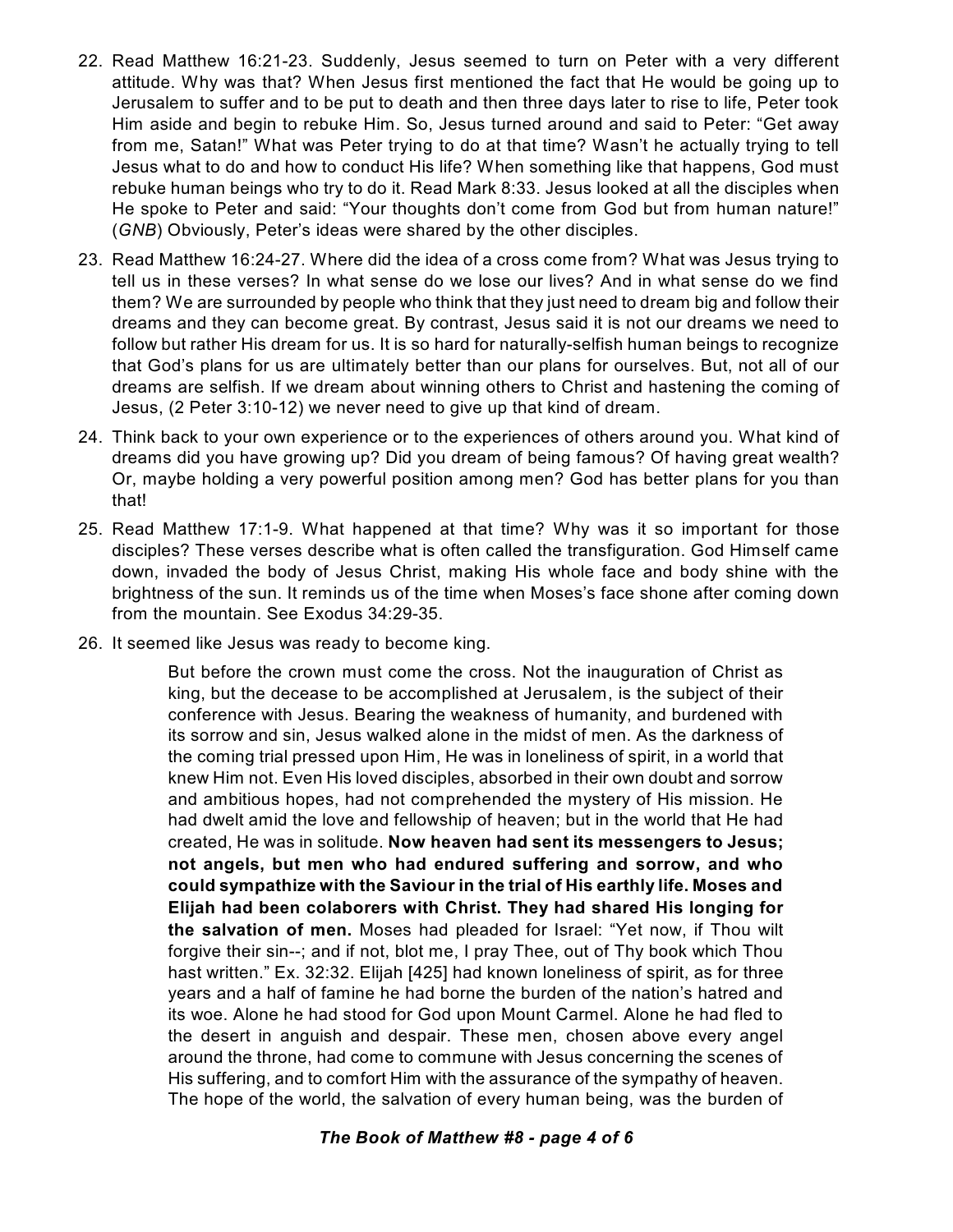their interview.—Ellen G. White, *The Desire of Ages* 422.2-425.0. [Bold type is added.]

- 27. Why do you think God chose to send Moses and Elijah to encourage Jesus instead of sending someone like Gabriel or one of Jesus's angel-friends who surround His throne in heaven? Was it because Moses and Elijah as human beings had faced some of the same problems that Jesus was then facing?
- 28. Read Luke 9:31. Clearly, Moses and Elijah spoke with Jesus about His coming sacrifice. Did the disciples hear and understand what was being said?
- 29. Suddenly, a voice from heaven was heard proclaiming the truth about God's only Son. The disciples fell face down onto the ground. Why is it that repeatedly in Scripture when human beings hear the voice of God or even the voice of an angel, they fall on their faces in the dirt? Are they scared to death? Are they just overwhelmed? What was happening?

The Transfiguration narrative contains several allusions–possibly missed by modern readers but nevertheless recognizable to Jewish readers–to God's glorious self-revelation before Moses at Sinai. (1) The six days recorded in Matthew 17:1 alluded to Exodus 24:16, when clouds enshrouded God before His glorious revelation. (2) Jesus' facial transformation ("shining/beaming") reflected Moses' facial transformation (radiant glory), caused by exposure to God's divine glory. *(Exodus 34:29)*. (3) Both Elijah and Moses experienced Jehovah firsthand at the mountain (Sinai) *(Exodus 24:15-17, 1 Kings 19:8-14)*. (4) The Israelites had lived in tabernacles during their wilderness travels surrounded by God's presence. (5) God's voice called Moses from the cloud, while God's voice affirmed Jesus from the cloud *(compare Matthew 17:1-9 with Exodus 24:15-18)*. (6) The disciples fearful reaction reflected the wonderment experienced by ancient Israel whenever encountering God.—*Adult Teacher's Sabbath School Bible Study Guide* page 109.

30. Shortly after this experience, Jesus and the disciples returned to Capernaum. Read Matthew 17:24-27. The Pharisees were constantly thinking of ways in which they could trap Jesus. In this case, they asked Peter instead of Jesus if Jesus would pay the temple tax. They were hoping to get Jesus to say either yes or no. If He had said, "Yes," they would have said: "This is proof that He admits that He is no different from any other ordinary human being." If He had said, "No," they would have said, "He is not loyal to the temple." Thus, they would accuse Him of not supporting the temple in Jerusalem. Peter, of course, not understanding the intricacies of their question, assured them that Jesus would pay the tax.

> But Peter only partially comprehended the purpose of his questioner. There were some classes who were held to be exempt from the payment of the tribute. In the time of Moses, when the Levites were set apart for the service of the sanctuary, they were given no inheritance among the people. The Lord said, "Levi hath no part nor inheritance with his brethren; the Lord is his inheritance." Deut. 10:9. In the days of Christ the priests and Levites were still regarded as especially devoted to the temple, and were not required to make the annual contribution for its support. Prophets also were exempted from this payment. **In requiring the tribute from Jesus, the rabbis were setting aside His claim as a prophet or teacher, and were dealing with Him as with any commonplace person. A refusal on His part to pay the tribute would be represented as disloyalty to the temple; while, on the other hand, the payment of it would be taken as justifying their rejection of Him as a prophet.**